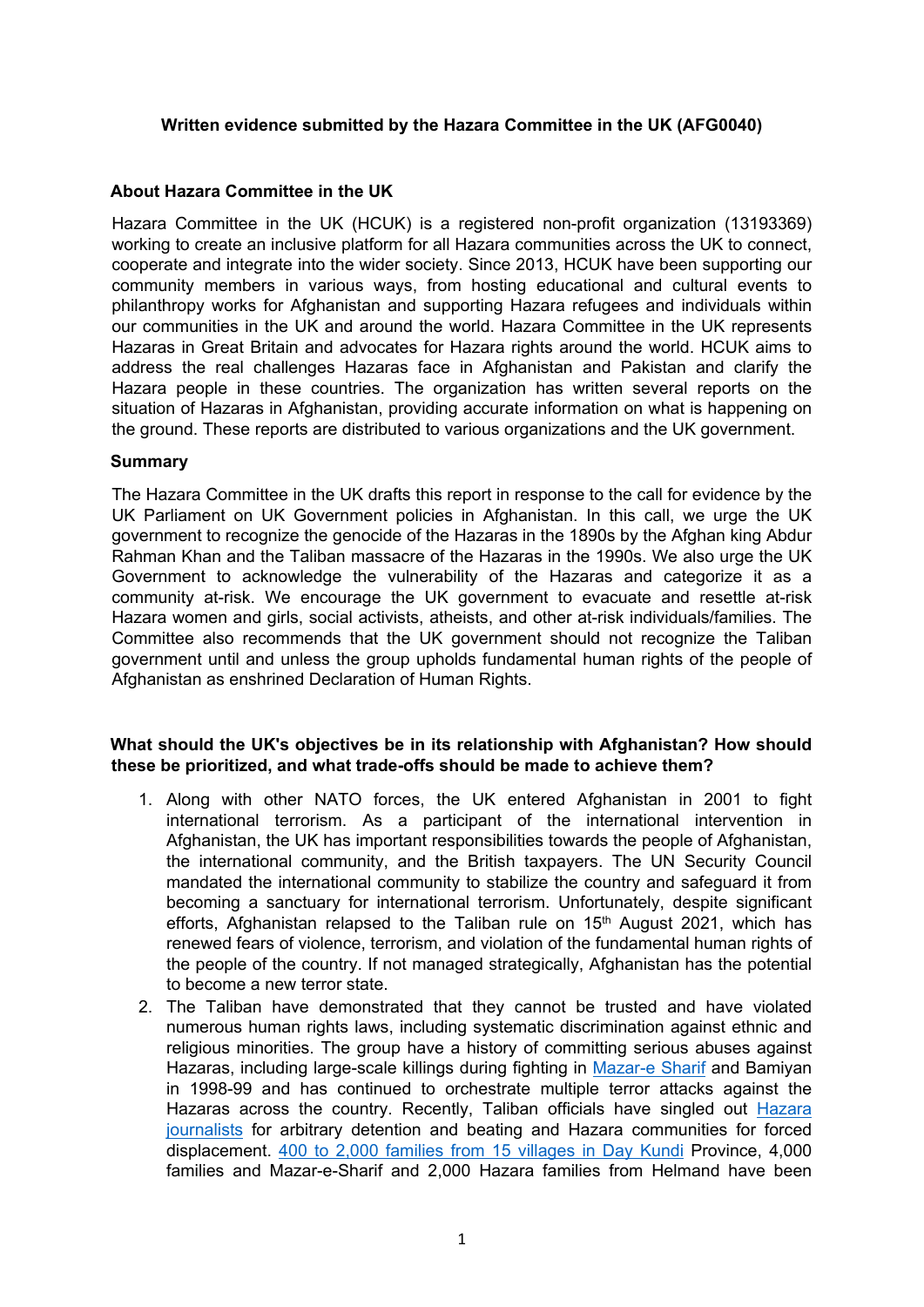evicted from their ancestral homes and lands in the recent months, which has added to the humanitarian crisis of the country. Therefore, the UK should not be quick to recognize the Taliban government and pressure them through diplomatic means to stop its discrimination against its ethnic and religious minorities.

- 3. The Taliban is seeking international recognition and international aid as the country's economy is crumbling. This can be utilized to pressure the Taliban government to (1) create a more inclusive government, representing all the people of Afghanistan, including the marginalized ethnic groups such as the Hazaras. (2) end its discrimination against ethnic groups, especially the Hazaras and Shias, precisely because, given their ideological dispositions and history of violence and discrimination against the Hazaras, such as the [Mazar-i-Sharif](https://www.hrw.org/legacy/reports98/afghan/Afrepor0.htm) [massacre](https://www.hrw.org/legacy/reports98/afghan/Afrepor0.htm) [in](https://www.hrw.org/legacy/reports98/afghan/Afrepor0.htm) 1998 and its current violence and discriminations against the Hazara. The UK government and other international actors must continuously pressure the Taliban to abide by humanitarian and international laws. If managed properly, the pressure would stop the Taliban government from allowing the country to become a hub for international terrorism.
- 4. UK government's humanitarian aids should not end up in the hands of the Taliban. The Taliban are currently seeking to open the flow of international assistance to the country. The UK could use this as a tool to pressure the Taliban regime to listen.
- 5. The king Emir Abdur Rahman Khan carried a genocidal campaign against the Hazaras in the 1890s, killing, evicting, and enslaving 62 percent of the Hazara population. However, this Hazara genocide remains the least known genocide. No national or foreign government has recognized or acknowledged it. We urge the UK government to acknowledge the Hazara genocide by the British-supported Afghan king Abdur Rahman.

#### **How well did the UK handle the international military withdrawal from Afghanistan, including on cross-Whitehall coordination? How effectively did it plan and coordinate with the US, other allies, and countries in the region, particularly around the evacuation of those eligible to come to the UK? How can decision-making structures be improved?**

- 6. Though many at-risk individuals were evacuated from the country, most at-risk Afghans, especially members of minorities, were not evacuated. During the international evacuation phase following the fall of Kabul on August  $15<sup>th</sup>$  2021, there were reports of Hazaras being turned away, often violently, from the airport by the Taliban & Afghan special forces at the entrance of the airport because of their ethnicity. The UK could have made a more precise plan and employed more internal experts to aid in processing the at-risk individual and their documents and to ensure persecuted groups such as the Hazaras were not discriminated against. Early data suggest that very few Hazaras were able to leave the country and witnesses have reported that ethnic-Hazaras were specifically targeted at land borders, especially at Boldak-Chaman crossing. With the Taliban in control of airports and border crossings all over the country, access to airport and passage to regional countries to the Hazaras at high risks for evacuation will become even more difficult, leaving them exposed to high risk and at the mercy of the Taliban. The UK government should consider a quota for resettlement of and visas for the Hazaras at high risk due to the special circumstances they face in Afghanistan. Having a quota will help compensate this under-representation of Hazara evacuees.
- 7. At-risk ethnic and religious groups to be prioritized for the UK's newly introduced Afghan Citizens' Resettlement Scheme.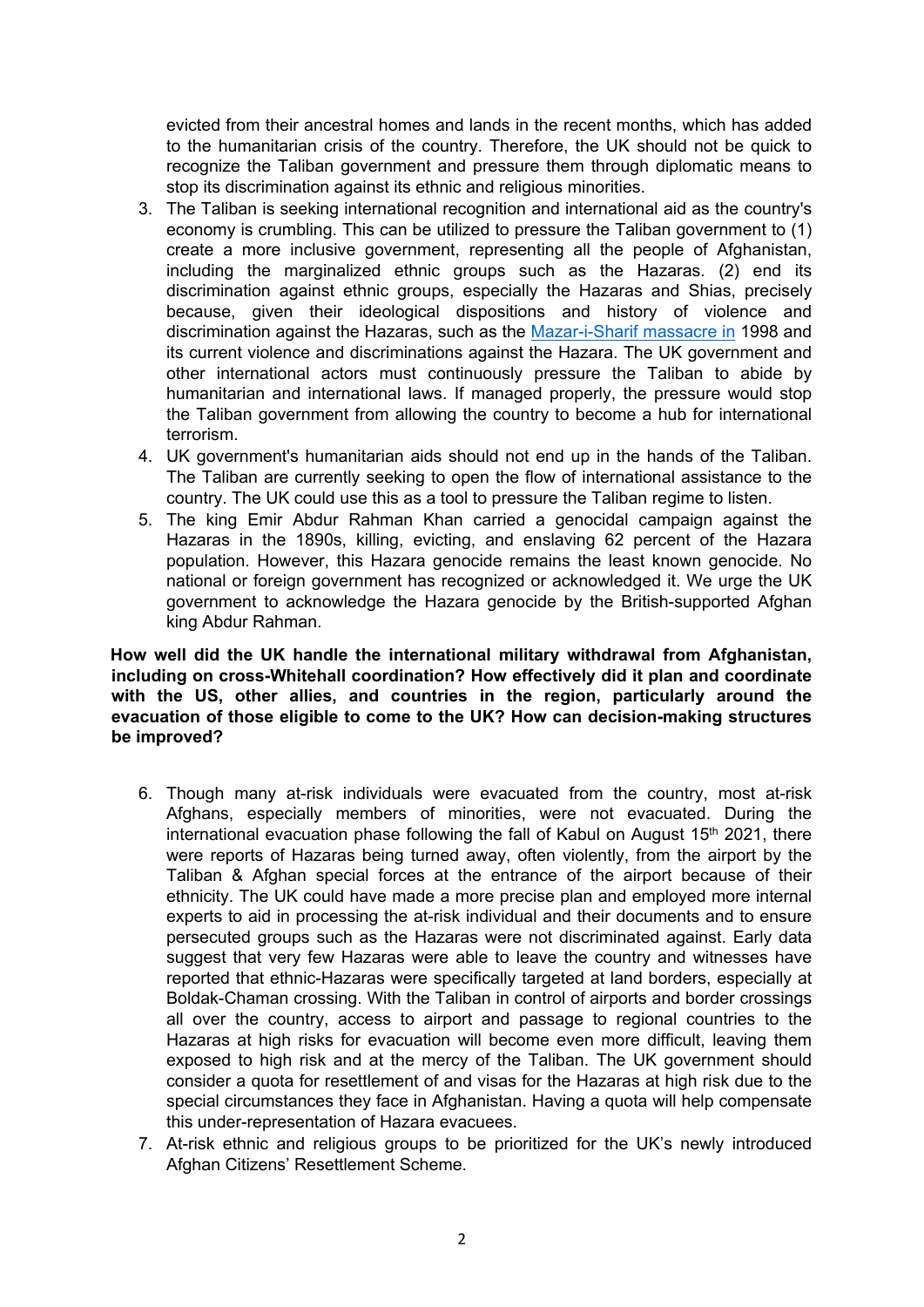8. The British-Hazara organisations such as Conservative friends of Hazaras, Hazara Committee in the UK and Friends of Hazaras have established relationship and connection with people on the ground. A regular line of communication between the government and these British-Hazara organisations is required to channel new information on threat levels as well as identification of people at high risks & facilitate interventions in cases where the high-risk category of individuals facing imminent threats of death.

## **What steps is the Government taking – alone and with partners – to mitigate the impact of the Taliban takeover on UK security, particularly to terrorist groups such as Al-Qaeda and ISIS?**

- 9. The UK government works with allies to pressure the Taliban to dispel other terrorist organizations such as Al-Qaeda from Afghanistan. Still, as history shows, on one hand, the Taliban are not a homogenous group with a structured system, where the individuals obey the orders from top to bottom. On the other hand, they have a tendency not to abide by any agreements which they sign. Therefore, the Taliban should not be trusted and taken by their words.
- 10. The Taliban are using the presence in Afghanistan of the Islamic State Khorasan (ISK) as an alibi for international recognition and foreign aid. They pose as the only alternative to IS-K, implying that either supports us or the IS-K would replace us, the even more extremist group. IS-K is feeding on [anti-Shi'ism](https://www.hrw.org/news/2021/10/25/afghanistan-surge-islamic-state-attacks-shia) [in](https://www.hrw.org/news/2021/10/25/afghanistan-surge-islamic-state-attacks-shia) [the](https://www.hrw.org/news/2021/10/25/afghanistan-surge-islamic-state-attacks-shia) [region.](https://www.hrw.org/news/2021/10/25/afghanistan-surge-islamic-state-attacks-shia) The ShiaHazaras are their primary target as they attached the Hazara-Shiite mosques in [Kunduz](https://www.bbc.co.uk/news/world-asia-58842793) [a](https://www.bbc.co.uk/news/world-asia-58842793)nd [Kandahar](https://www.bbc.co.uk/news/world-asia-58925863) [l](https://www.bbc.co.uk/news/world-asia-58925863)ast month, killing hundreds. The Taliban takes advantage of this situation and uses the Hazara blood as a bargaining chip for international recognition. We urge the UK government not to fall into the Taliban trap, instead channel its financial and diplomatic supports for the human rights of the Hazaras.

## **What are the humanitarian and human rights implications of the Taliban takeover? How can the UK support those at risk – particularly women and girls – both in the immediate and long term? What steps is the Government taking to do this?**

- 11. The Taliban have a long history of committing mass atrocities, including the massacre of 10 thousand Hazaras in Mazar-i-Sharif in August 1998. If there are no consequences or repercussions, the Taliban will massacre the Hazara ethnic group and other communities. Currently, since the presence of western media has reduced, the Taliban have begun their systematic discrimination, indiscriminate murders, and mass displacement of Hazaras in Day Kundi, Tajiks in Panjshir, and to a lesser degree, other communities.
- 12. During the last two decades, the Hazara women and girls have had tremendous achievements. They have been active in art, cinema, business, military, police, sports, education, and other sectors. With the collapse of the Government in Afghanistan on 15<sup>th</sup> August 2021, not only have they lost all their privileges, but they face life threats. For instance, the Taliban killed a Hazara woman who ran the female prison in Herat province during the previous Government. We urge the UK government to evacuate at-risk Hazara girls and women from Afghanistan.
- 13. During the last two decades, education flourished among the Hazaras, and some Hazara youths and intellectuals no longer identify with any religion. With the fall of Kabul into the hands of the Taliban, the lives of the secular and atheistic oriented Hazaras threaten. We encourage the UK government to evacuate them.

## **How should the UK approach any opposition or armed resistance to the Taliban?**